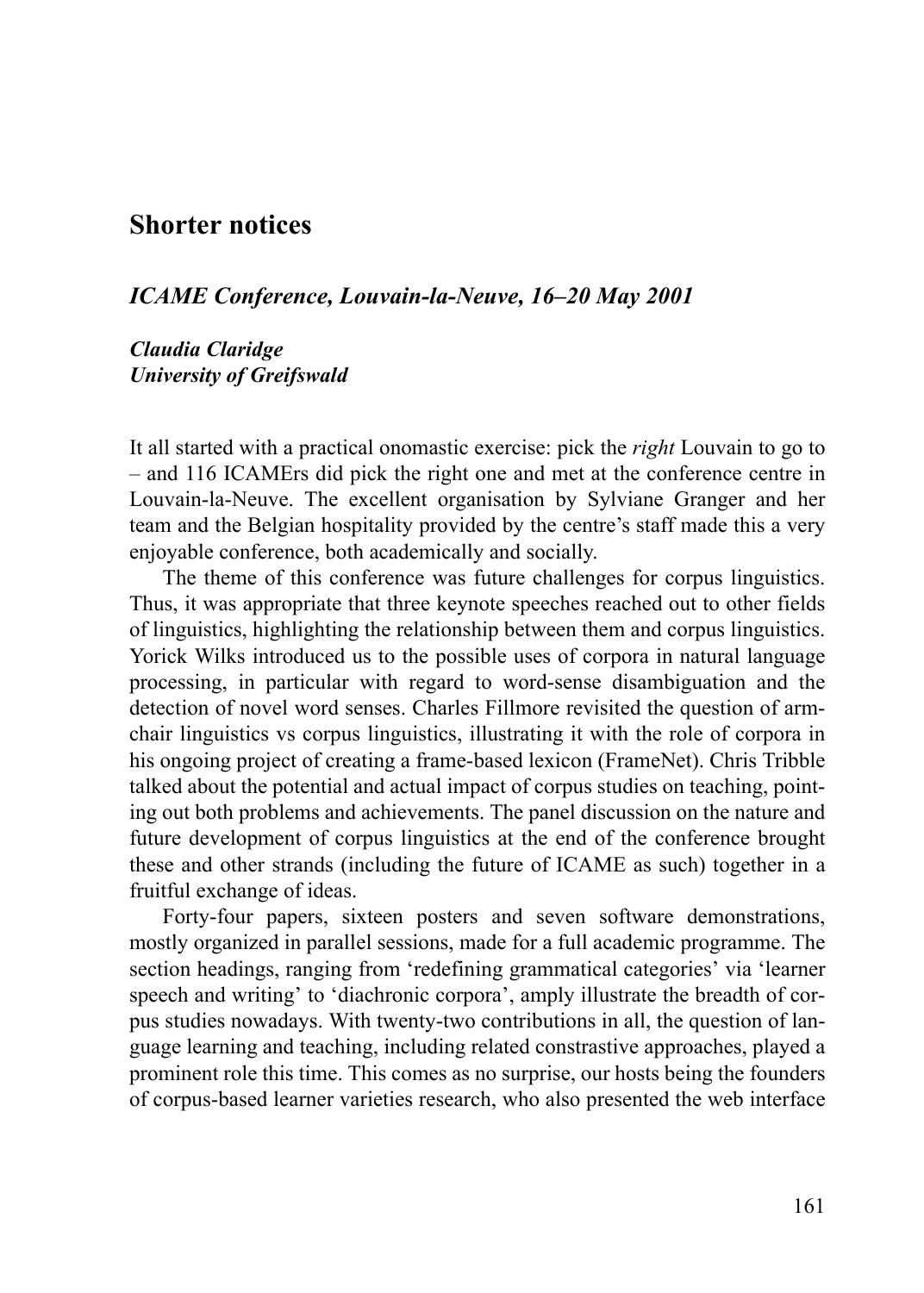under development for the ICLE Corpora. The learner varieties/native languages represented were Bulgarian, Czech, French, German, Italian, Japanese, Norwegian, Polish, Russian, Spanish, and Swedish. The spoken dimension of learner language was taken into consideration by four papers, dealing with the English pronunciation of German and Italian learners (Atwell), the creation of a spoken corpus of Japanese English learners (Isahara/Saiga/Izumi), the use of past tense forms in Japanese-English interlanguage (Kaneko), and the integration of such spoken corpora within a CALL environment (Pérez-Paredes). Special aspects investigated in learner studies comprised phraseology (de Cock; Gvishiani & Gerwe), expressions with *give* and *take* (Kaszubski), phrasal verbs (Hägglund), prepositions (Schmied), modal and reporting verbs (Neff, Dafouz-Milne, Herrera, Martinez Oses, Rica, Diez Prados & Sancho Guinda), tense and aspect (Eriksson), conjunctions (Zagrebelsky), cleft sentences (Boström Aronsson), and cohesive relations (Blagoeva). General teaching concerns played a role in most of the above presentations, and one further paper concentrated on the teaching of translation in particular (Kübler). The contrastive or comparative studies presented focused on mandative constructions in French and English (Serpollet), verbs of possession in Swedish, English, German, French, and Finnish (Viberg), and the question of verbal *vs* nominal style in English, Swedish and Norwegian (Nordrum). An aspect of first-language acquisition, namely the development of literacy, also received attention (Sampson).

With regard to syntax, the question of the nature of grammatical rules was explicitly raised and set in relation to the contribution corpus linguistics can make to clarify the concept (D. Mindt). Rules as tendencies or probabilities were highlighted by papers dealing with the English aspect system (Lorenz) and with the interrogative determiners *which* and *what* (Aarts, Keizer, Spinillo & Wallis). Probabilities or frequencies of different realisations of syntactic constituents were investigated as well (I. Mindt). Linguistic categorization played a role in the presentations on prepositional verbs (Claridge), complex prepositions (Hoffmann), the syntactic characteristics of adjectives (Yamazaki), and *as* with a relativizer function (Tottie & Lehmann). The topics of causality (Allen), causative verbs (Gilquin) and the modal verb *may* (Facchinetti) emphasized the syntaxsemantics interface. The modal verb system also served as a basis for an investigation of grammatical change in written English (Smith & Leech). The investigation of the interaction of syntax with prosody (Mukherjee) was one of the approaches to intonation presented, while another one linked it to the expression of attitudes (Wichmann).

Word formation was the focus of two of the papers on lexis, one on the semantics of the formative *eco*- (Kettemann), the other on 'lexical gaps' with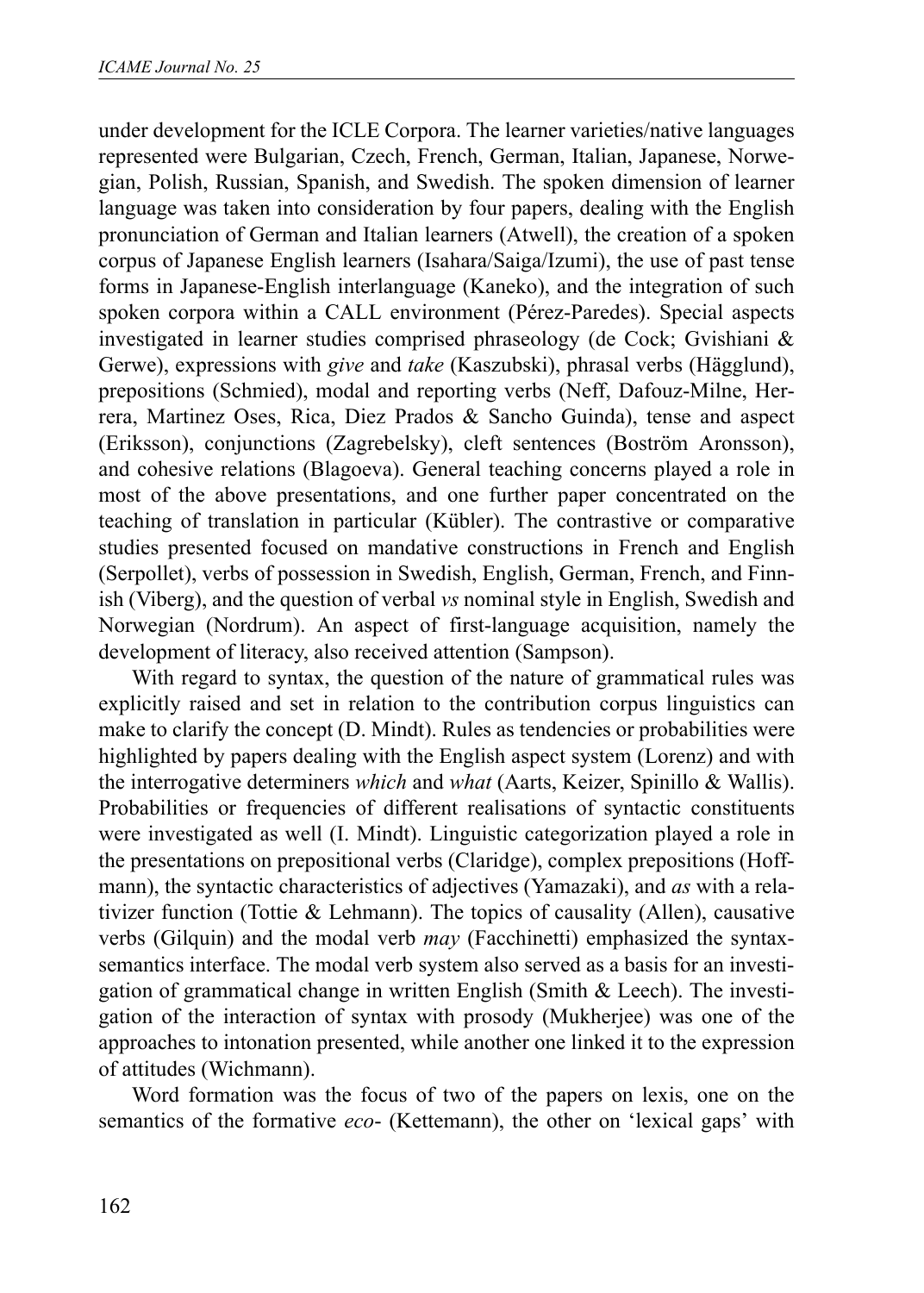regard to deadjectival nouns (Kjellmer). The changing fate of one particular word, the potentially sexist item *girl*, was traced through various corpora from 1961 to 1991 (Sigley & Holmes). Expressions around the lexical item *time* emphasized the phraseologial aspect, the company words keep (Lenk). Lexis in use was the topic of a paper dealing with codeswitching and borrowing in Malaysian English (Abdul Rahim & Aini Haroon).

Text-linguistic studies were represented almost exclusively by the ZEN (*Zürich English Newspaper Corpus*) team, with papers on text classification (Sanders) and newspaper headlines (Studer & Schneider). The field was brought 'up to date' by a look at the structure and segmentation of on-line texts (Peters & Smith).

Diachronic studies centred on the verb this time: besides *shall* and *will* in Early Modern English (Gotti), and the modal verb *must* in EModE letters (Nurmi), the development of non-finite verb forms in the history of English was looked at (Kautzsch). Word order was the focus of a paper on verb-object order in Old English and Middle English (Pintzuk & Taylor).

Various contributions focused explicity on methodological considerations. The problems involved in something as simple-sounding as lexical frequency counts in German were highlighted, for example (Jones). The possibility of using the internet as a resource to obtain data for low-frequency syntactic features (Trotta & Johansson), on the one hand, or neologisms (Renouf), on the other hand, was also explored. The tagging and parsing of problematic data was addressed twice, represented by disfluencies in spoken language (Oostdijk) and by learner speech containing a potentially larger amount of errors (Meunier & de Mönnink). Biber's MF/MD method of dealing with register variation was put to the test and found not to be completely replicable (Brom, de Mönnink & Oostdijk). Going beyond simple methodology, the proposal for corpus-driven linguistics as a new discipline was discussed, one that would evolve new categories empirically instead of working with existing, pre-defined ones (Tognini Bonelli).

New(ish) resources in the form of corpora and (accompanying) software were also presented. In the diachronic line, there are the extensions to the *Corpus of Early English Correspondence* (Laitinen) and the *Zürich Newspaper Corpus* (Brownlees), progress on the *Corpus of Early English Medical Writing* (Taavitsainen, Pahta & Mäkinen), the planned German parallel to the *Rostock Newspaper Corpus* (Schneider) and the *York-Helsinki Parsed Corpus of Old English* (Taylor, Warner, Pintzuk & Beths). The *Colt Corpus* on CD-Rom represents present-day teenage English (Stenström; Hofland), while the Tractor website supplies a multilingual variety of corpora (Wynne). The software